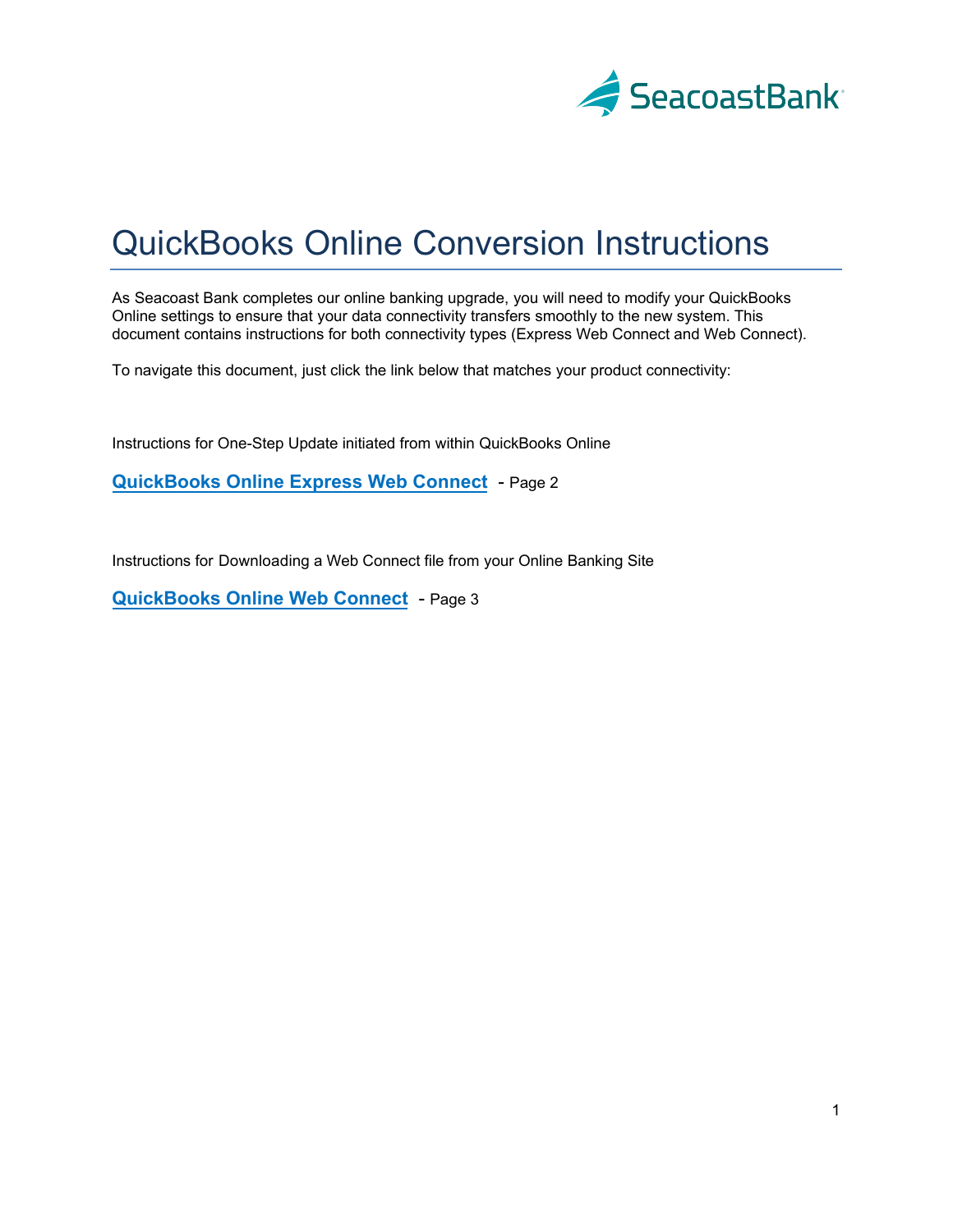

## <span id="page-1-0"></span>**QuickBooks Online Express Web Connect**

On January 28th:

- 1. Complete a final transaction download.
- 2. Complete last transaction update before the change to get all of your transaction history up to date.
- 3. Accept all new transactions into the appropriate registers.

### On February 9th:

- 1. Disconnect online banking connection for accounts connected to Seacoast Bank.
	- a. Select **Banking** from the left column.
	- b. Click on the account you would like to disconnect, then click the **Pencil** Icon on the corner of that account box.
	- c. Click **Edit Account Info**.
	- d. Check the box next to **Disconnect this Account on Save**.
	- e. Click **Save and Close**.
	- f. Repeat steps for any additional accounts that apply.
- 2. Reconnect online banking connection for accounts that apply.
	- a. Download a Web Connect file (.qbo or .qfx) from the Seacoast Bank Online Banking site.
	- b. In QuickBooks Online, choose **Banking** from the left column.
	- c. Click **File Upload** in the upper-right side of the screen and use the upload dialog to locate the Web Connect file you downloaded in step a.
	- d. Choose the appropriate account from the drop-down menu under **QuickBooks Account** and then click **Next**.

**Important: Do NOT choose "+Add New" in the drop-down menu unless you intend to add a new account to QuickBooks Online.**

- e. When the import is finished, click **Let's go!**
- f. Review the For Review tab on the Banking page to view what was downloaded.
- g. Click **Next**, and then click **Done**.
- h. Repeat this step for each account that you have connected to Seacoast Bank.